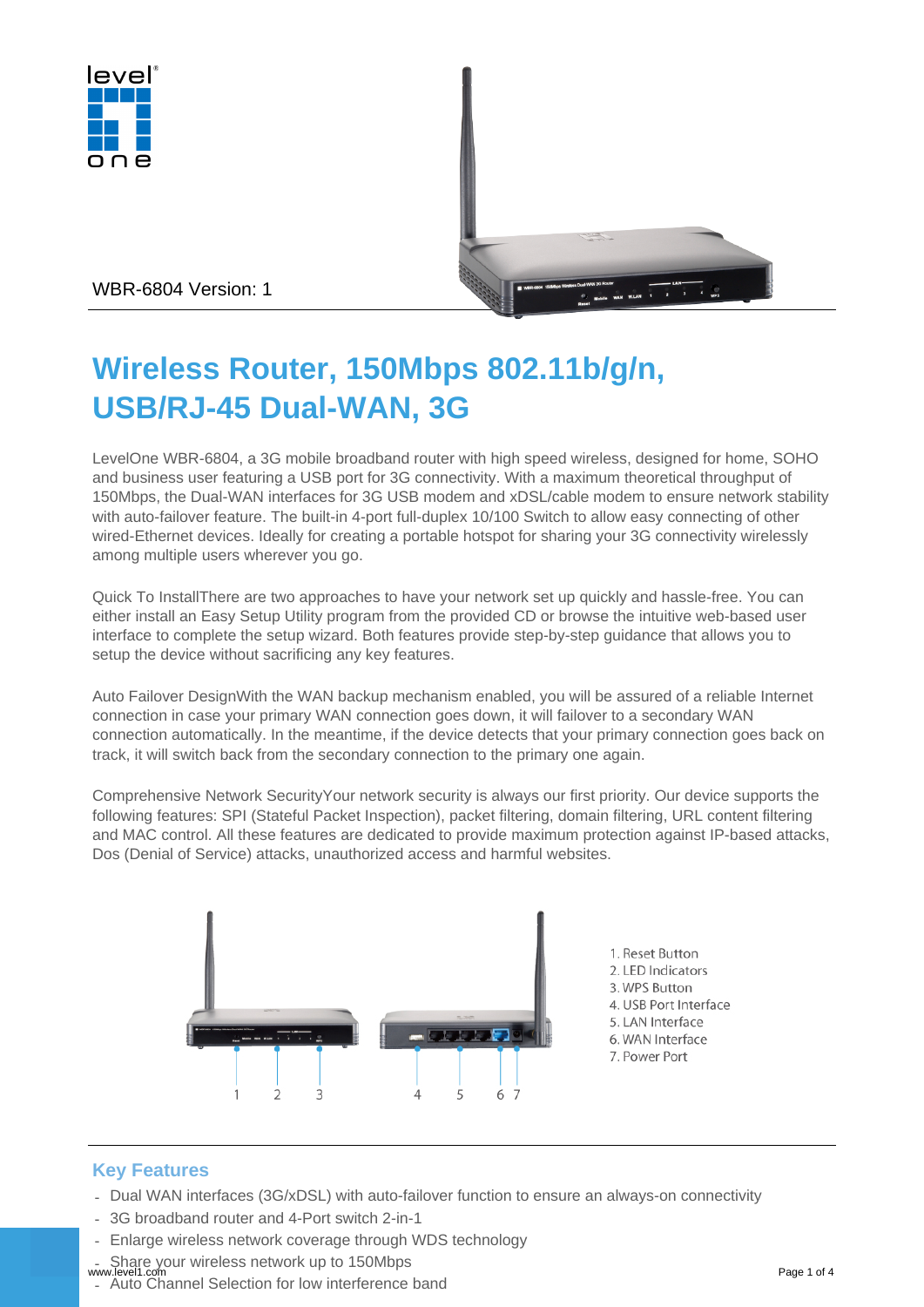- QoS control for traffic prioritization and bandwidth management
- Built-in robust firewall to protect Internet access against intruders
- Effortless wireless security with a simple push of the WPS button
- Simple setup with user-friendly interface

# **Highlight**

## Auto Failover Design

With the WAN backup mechanism enabled, you will be assured of a reliable Internet connection in case your primary WAN connection goes down, it will failover to a secondary WAN connection automatically. In the meantime, if the device detects that your primary connection goes back on track, it will switch back from the secondary connection to the primary one again.

## **Specifications**

## **System Specifications**

#### Standards & Protocols:

WAN: Static-IP Address, Dynamic IP Address (DHCP Client), PPPoE, PPTP, L2TP IEEE802.3, IEEE 802.3u, IEEE 802.11b, IEEE 802.11g, IEEE 802.11n, IEEE 802.11e, IEEE 802.1x,

#### Connectors and Cabling:

WAN: 1x RJ-45 10BASE-T/100BASE-TX, 1x USB Port for 3G/3.5G modem card (WCDMA/HSPA/CDMA2000/EVDO) LAN: 4x RJ-45 10BASE-T/100BASE-TX

#### Button:

WiFi Protect Setup (WPS) Push Button Support

Power: DC 5V / 1.2A

## **Wireless**

#### Operating Mode:

Access Point, WDS(one-to-many)

#### Encryption:

WEP 64/128-bit Web share key encryption WPA, WPA2, 128-bit TKIP/AES encryption

#### Receive Sensitivity(dBm):

802.11n(20MHZ): Range -72dBm ~ 87dBm 802.11n(40MHZ): Range -68dBm ~ 87dBm 802.11g: Range -72dBm ~ 91dBm Error Rate = 10% at room temperature. 802.11b: Range -86dBm  $\sim$  91dBm Error Rate = 8% at room temperature.

#### Channel:

(2.412 ~ 2.462 GHz)Ch.1 ~ 11 USA (2.412 ~ 2.472 GHz)Ch.1 ~ 13 EU

#### Antenna:

1x 2dBi detachable dipole antenna (5dbi option available)

## Frequency Band (GHz):

2.4 ~ 2.472 GHz

## Data Transfer Rate:

802.11n: 150 ~ 78 Mbps 802.11g: 54 ~ 6 Mbps 802.11b: 11 ~ 1 Mbps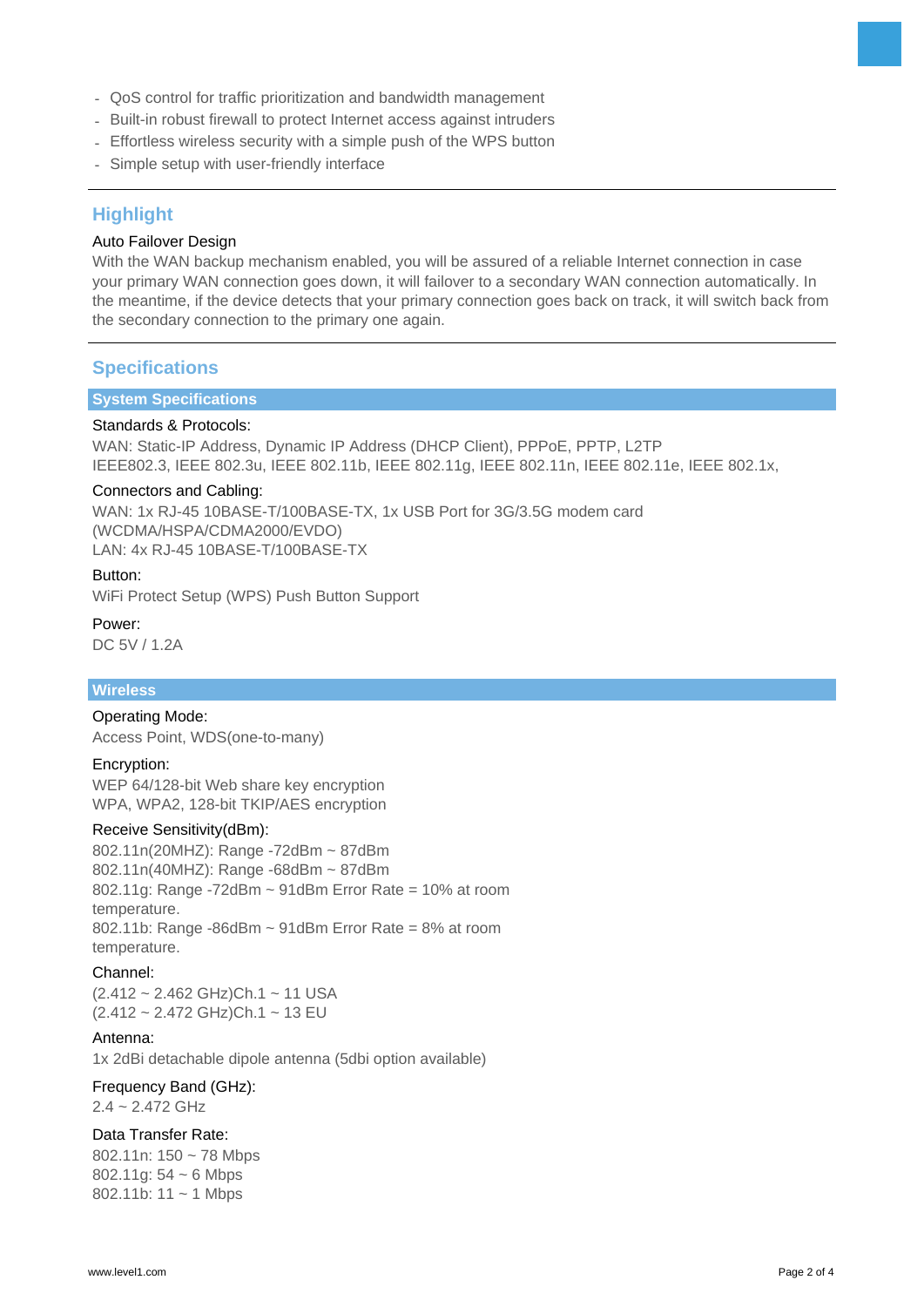# **Features**

Security: Wireless: SSID Broadcast On/Of, WiFi Protect Setup (WPS) Firewall: DoS Detection, NAT Firewall with SPI mode Virtual Server, DMZ, Schedule-Based MAC, IP, Domain and URL Filtering 802.1x RADIUS VPN Pass-Through (PPTP, IPSec, L2TP)

#### Management:

QoS: Port Number and IP Address Traffic Prioritization, 802.11e WMM Supported UPnP, Wake on LAN, SNMP, UPnP IGD, Syslog, Email Alert

#### **Environment**

Temperature (°C): Operation:  $0^{\circ}$ C ~ 40°C Storage: -10°C ~ 70°C

Humidity (Non-condensing): Operation:10~90% Storage: 0~95%

#### **Physical Specifications**

Dimensions (W x D x H mm): 110mm x 156mm x x 27mm

#### **Others**

Approval and Compliance: CE, FCC

Deployment: Desktop, wall mount